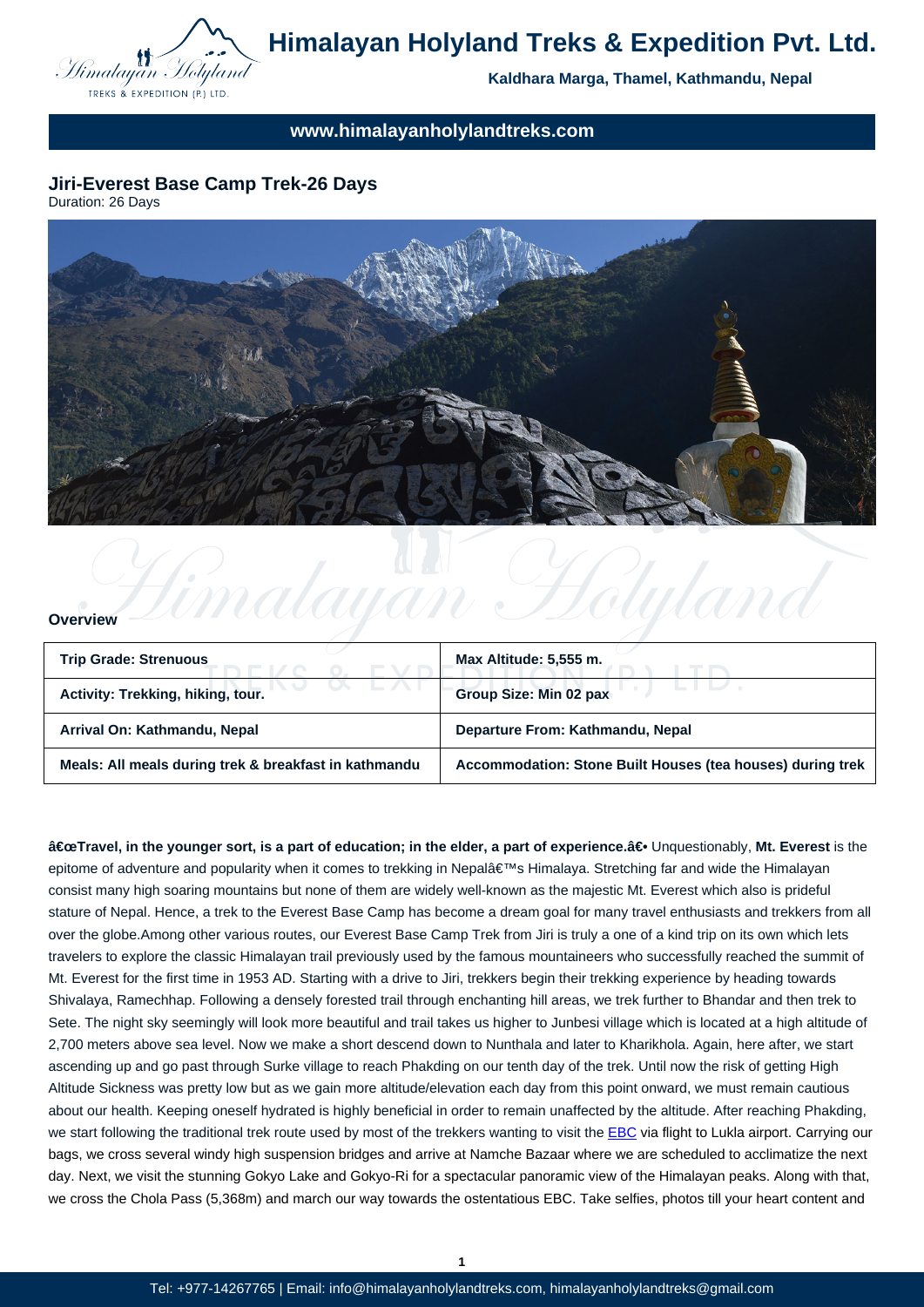

Himalayan

**TREKS & EXPE** 

**Himalayan Holyland Treks & Expedition Pvt. Ltd.**

**Kaldhara Marga, Thamel, Kathmandu, Nepal**

### **www.himalayanholylandtreks.com**

then we will trek back down to Lukla via Lobuche, Pangboche and Namche Bazaar. Lastly, we end our trek by taking a flight back to Kathmandu city. Likewise, we highly recommend that trekkers who wish to go for our 26 days Everest Base Camp Trek via Jiri should possess an above average physical capability so that they can walk through treacherous rough terrains at high altitudes without much difficulty. Additionally, Spring and Autumn seasons are the most preferred trekking seasons for doing this trek. If you like to go for this trek then simply contact **Himalayan Holyland Treks and ExpeditionÂ** today to join our trek.

 $\mathcal{L}$ 

Tel: +977-14267765 | Email: info@himalayanholylandtreks.com, himalayanholylandtreks@gmail.com

**2**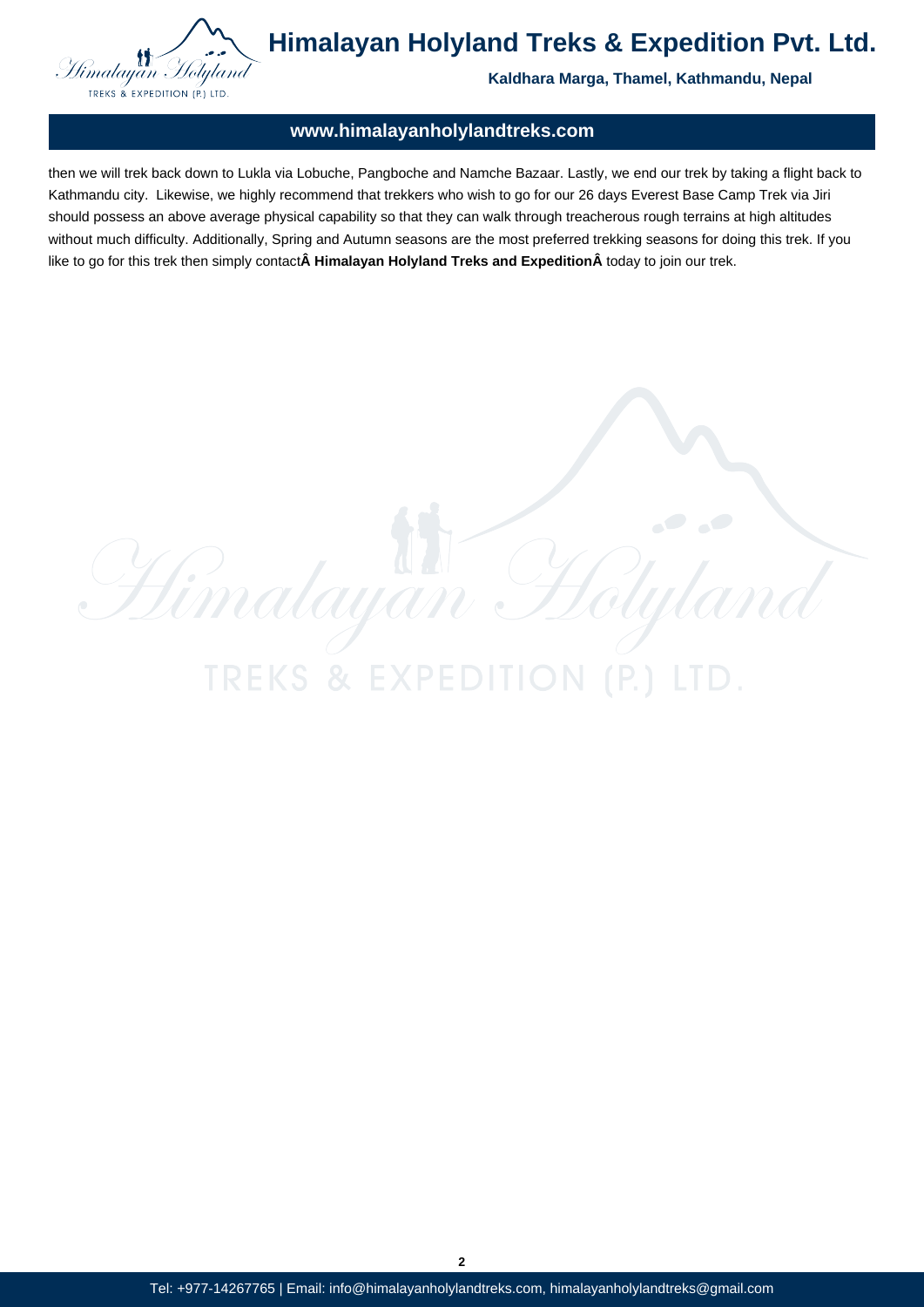

**Kaldhara Marga, Thamel, Kathmandu, Nepal**

**www.himalayanholylandtreks.com**

### **Itinerary**

Arrival at Kathmandu (1350m). Transfer to Hotel by private vehicle and overnight at Hotel with BB basis.

Full day sightseeing in Kathmandu valley with our professional tour guide at world heritage sites of Kathmandu including Passupati Nath Temple, Boudha Stupa, Swoyambu Stupa.

Early morning drive from Kathmandu to Jiri (1901m) – drive about 8/9 hours and trek to Shivalaya (1800m).

Trek from Shivalaya to Bhandar (2200m). Walk about 5/6 hrs. We have lunch at Deurali (2705m).

Trek from Bhandar to Sete (2575m). Walk about 6/7 hrs. Lunch at Kinja village.

Trek from Sete to Junbesi (2700m) – Walk about 6 hrs. Lunch at Lamjura and we cross Lamjura Pass (3550m). Then we go down to beautiful Junbeshi village.

Trek from Junbesi to Nhuntala (2220m). Walk about 6 hrs. Lunch at Ringmo Village where we can see beautiful Stupas and climb up to Taksindu pass and go to Nunthala Village.

Trek from  $\hat{A}$  Nhuntala to Kharikhola (2050m). Walk about 5 hrs. We pass beautiful river, bridges and beautiful local villages.

Trek from Kharikhola to Surkhe (2300m), the village just close to Lukla. Walk about 6 hrs.

Trek from Surkhe to Phakding (2650m). Walk about 6 hrs. Lunch at Chheplung village.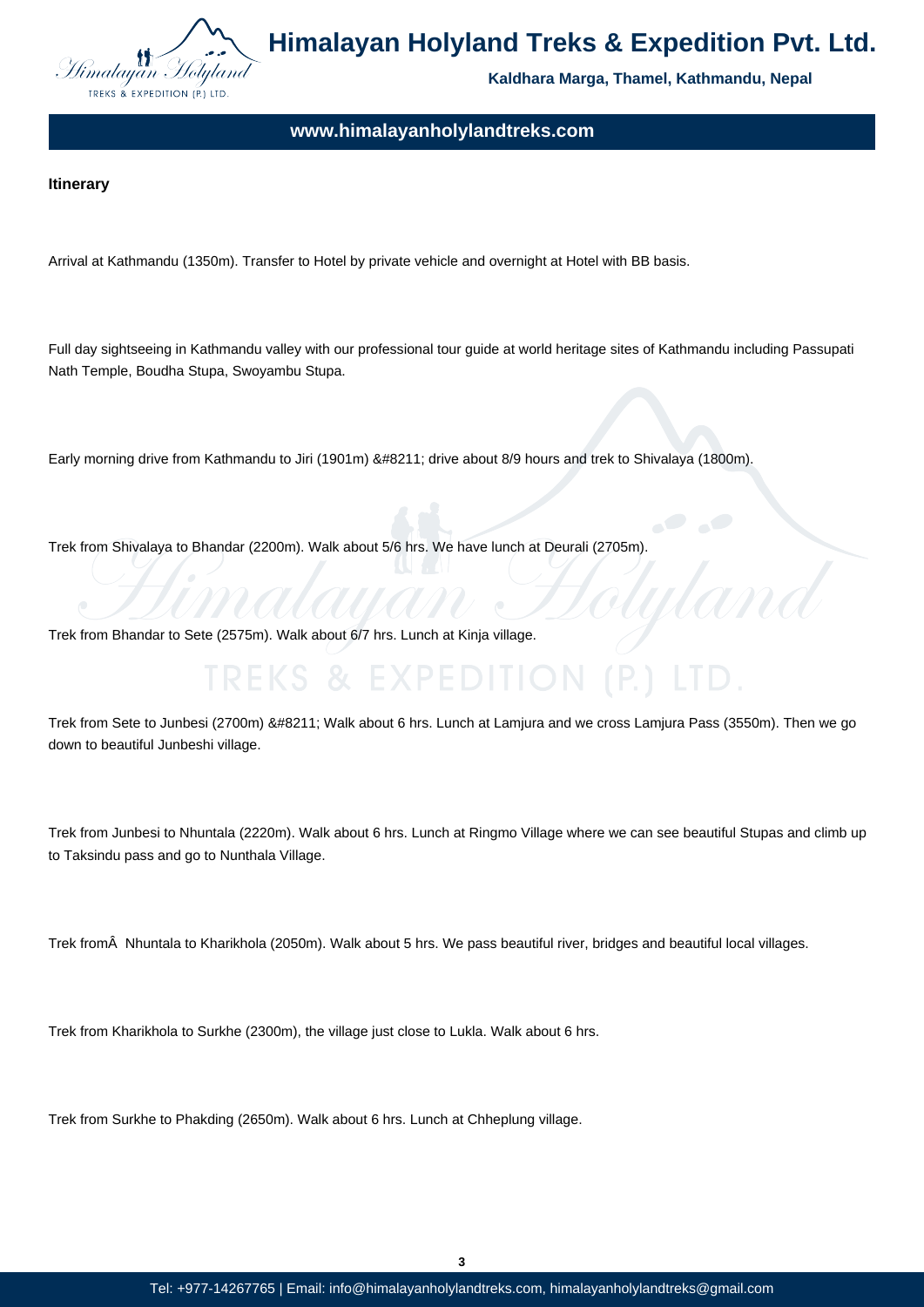

**Kaldhara Marga, Thamel, Kathmandu, Nepal**

### **www.himalayanholylandtreks.com**

Trek from Phakding to Namche Bazaar (3450m). Walk about 6 hrs. Lunch at Manjo or Jorsalle after 3 hrs walk.

Acclimatization Day in Namche Bazar. Today we explore local village, monastery, museum, local market and try to do small hiking also.

Trek from Namche Bazaar to Phortse Thanga (3640m) or Mong Lha. Walk about 5 hrs. Lunch at Kenjoma.

Trek from Phortse Thanga to Machhermo (4410m). Walk about 5 hrs.

Rest and exploration day in Machhermo (4470m). This day we do small hiking around the village and visit health post to check your oxygen level and take the class about altitude/altitude talk with foreign doctor.

Trek from Machhermo to Gokyo Lake (4750m). Walk about 3.5 hrs. We can have small break on the way to take tea or coffee in a small tea house.

Excursion to Gokyo Ri (5483m). We climb Gokyo Ri to see the panoramic view of Himalayas including Mt. Everest and excellent sunrise view. And we can see beautiful glacier & lakes also from here.

Trek from Gokyo to Thangnak (4680m). Walk about 3 hrs through part of the beautiful glacier.

Thangnak – Cho-La Pass (5368m) to Lobuche (4928m). Walk abour 7/8 hrs. This day we have to carry lunch pack.

Trek from Lobuche to Gorak Shep (5184m). Walk about 3 hrs. After lunch we do hiking to EBC or Kalapatthar.

Excursion to Everest Base Camp and enjoy lots with stunning view of Mt. Everest and other mountains at the touchy views (5357m).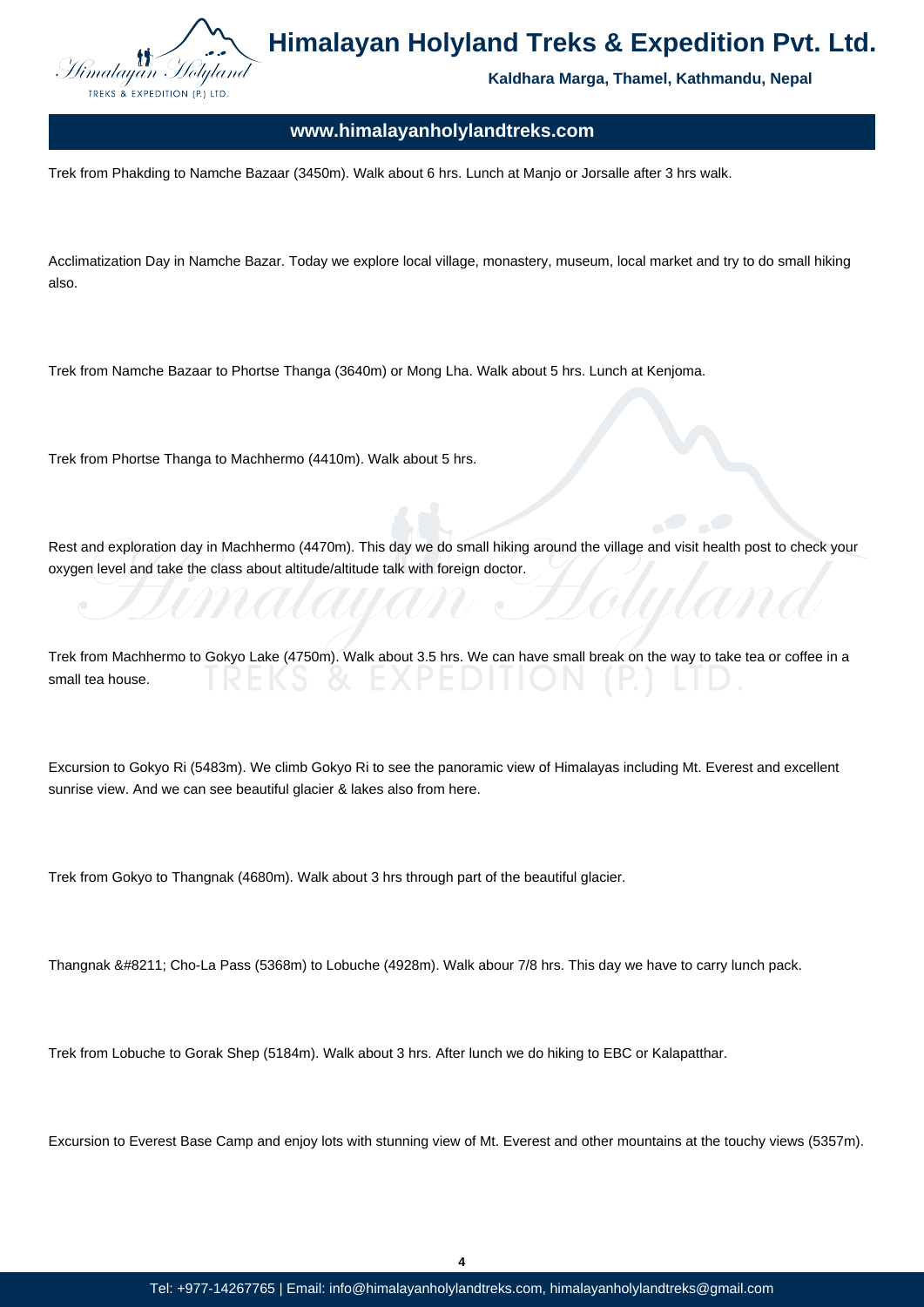

**Kaldhara Marga, Thamel, Kathmandu, Nepal**

Holylan

### **www.himalayanholylandtreks.com**

Lobuche to Pangboche (3985m). Walk about 5hrs down through Pheriche, Orsho and Somare village.

Pangboche to Namche Bazar (3450m). Walk about 6 hrs. We walk through Tengboche monastery.

Namche Bazaar to Lukla (2,850m) & say good bye to our local porters. Walk about 7 hrs. Lunch at Phakding.

Early morning transfer to Lukla airport and fly back to Kathmandu and Short tour at Thamel local market and farewell dinner at Nepali Restaurant with guide and our representative. Overnight at Hotel.

Final Departure day from Kathmandu. Time to say see you soon in another trip.

**TREKS & EXP** 

Himalay

**5**